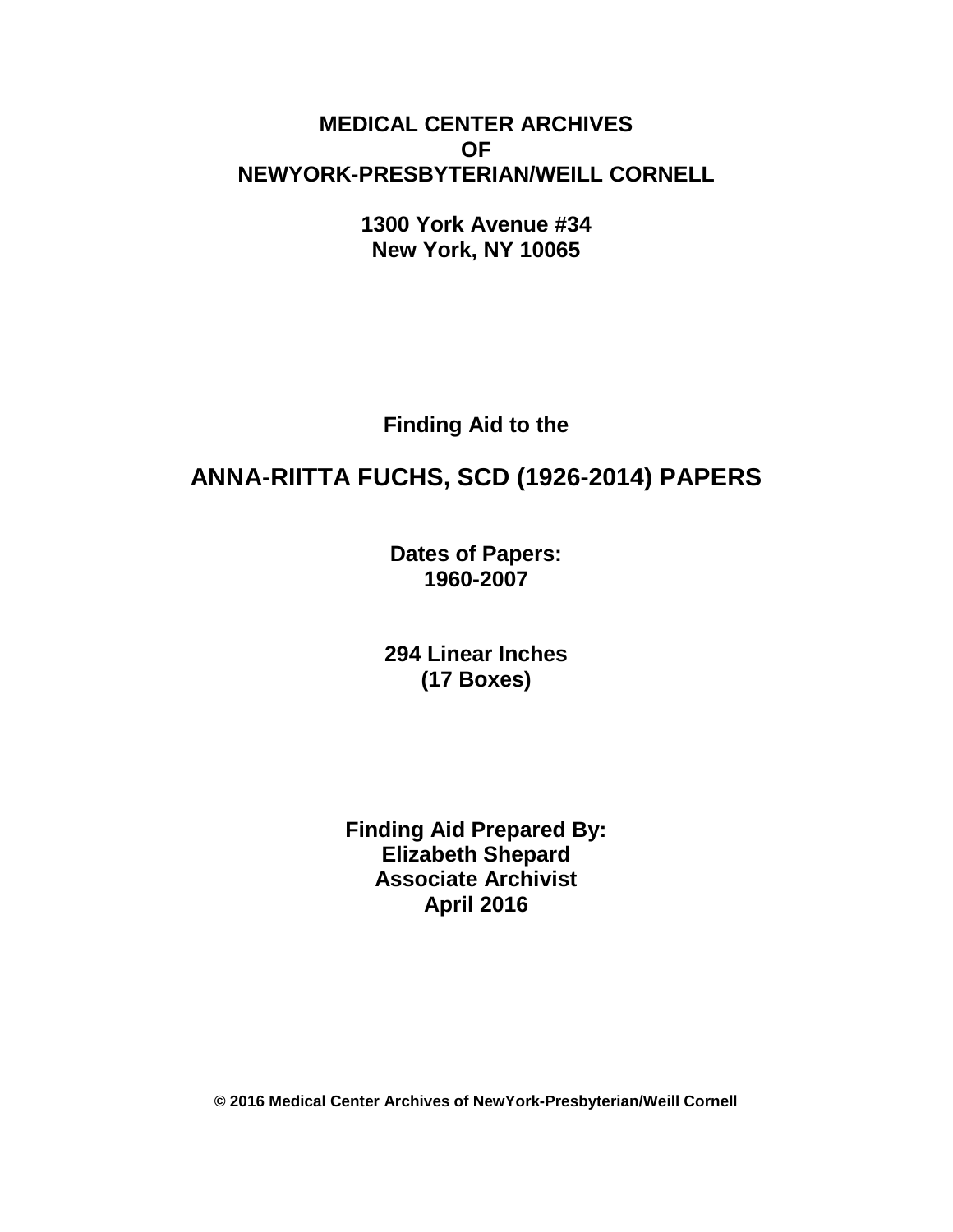# **PROVENANCE:**

The Fuchs family donated these papers on June 11, 2015 and 8/3/2015.

# **ADMINISTRATIVE/BIOGRAPHICAL NOTE:**

Anna-Riitta Fuchs was a renowned scientist in the field of reproductive medicine. She was born in Finland in 1926. In 1948, she was married to Fritz Fuchs, who was also a pioneer in the field of reproductive medicine. She earned a BS in 1949 and a MS in Chemistry in 1950 from the University of Helsinki, Finland and a Doctor of Science from the University of Copenhagen, Denmark in 1978. Both Drs. Fuchs had fellowships in the Department of Embryology at the Carnegie Institution of Washington in Baltimore in 1950-1951. From 1952-1965, she had various research positions in Copenhagen including adjunct assistant professor of reproductive physiology at the University of Copenhagen. She and her husband immigrated to America in 1965 when Fritz Fuchs was appointed the chair of Cornell University Medical College Department of OB/GYN. She worked as a scientist for the Population Council at the Rockefeller University from 1965-1976. In 1971, she joined the faculty of Cornell University Medical College as research assistant professor. She rose to professor in 1986.

Both Drs Fuchs were pioneers in the field of reproductive medicine. Their most important scientific discovery was the use of alcohol to reduce premature labor. While at the Population Council in the 1960s, she discovered that the hormone oxytocin was blocked by the use of alcohol in rabbits. They developed a treatment using alcohol to prevent premature labor in humans.

She was active in many professional activities including the New York Academy of Science, Association for Women in Science, and the New York City Commission on the Status of Women.

She passed away in 2014.

# **BIBLIOGRAPHY:**

See Biography File in these papers See Fritz Fuchs Biography File in Biography Vertical Files

# **SCOPE AND CONTENT NOTE:**

The Anna-Riitta Fuchs Papers provide an excellent overview of the research and professional activities of this pioneering scientist. The collection has been divided into seven series: Correspondence (1969-2007), Research (1960-2000), Professional Activities (1973-2000), Speeches, Manuscripts, and Reprints (1965-2000), Miscellaneous (1972-1992), Illustrations and Slides, and Electronic Records. The bulk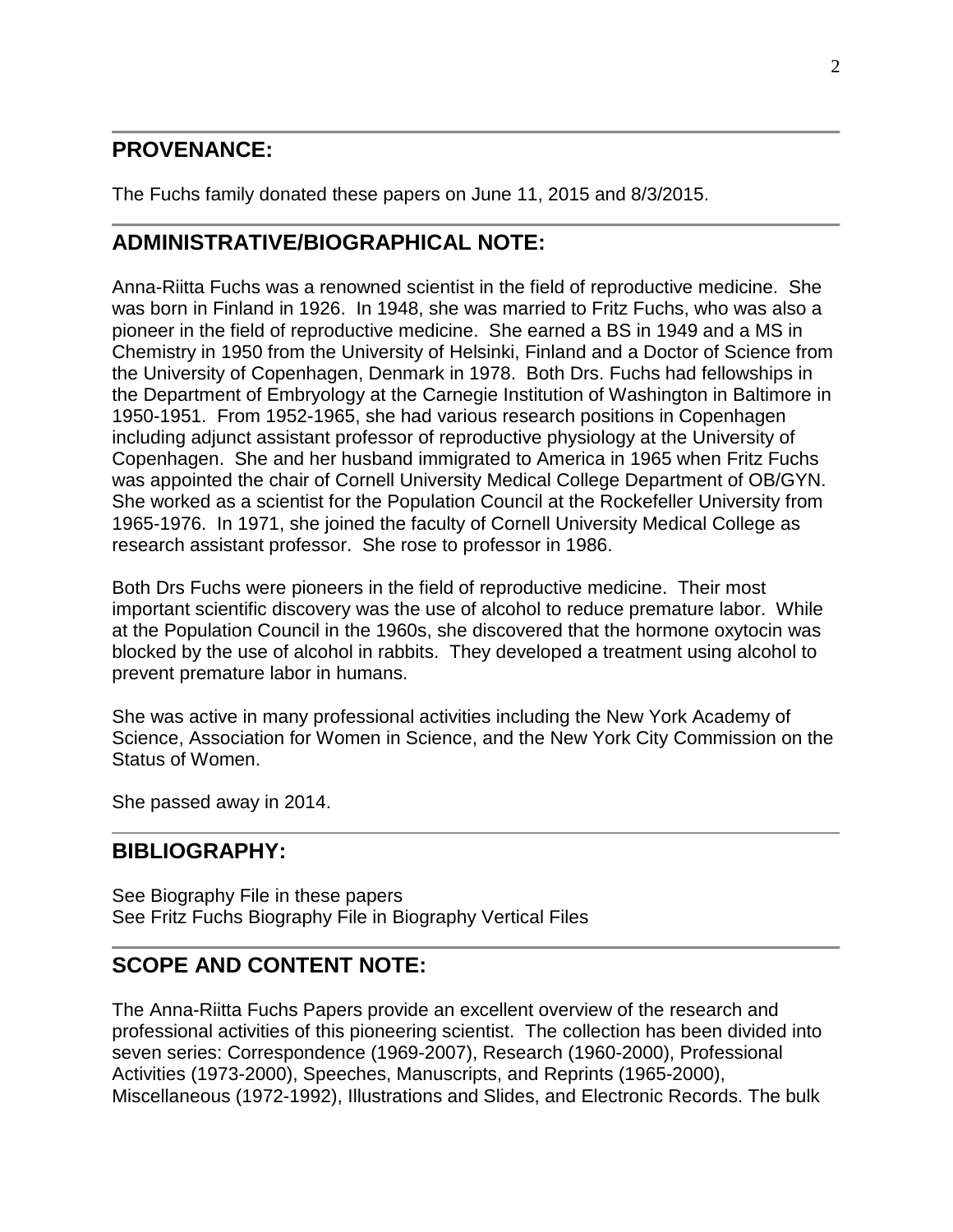of the collection is the research files including her data on her pioneer work with the hormone, oxytocin.

# **CONDITIONS GOVERNING ACCESS:**

The collection is open to researchers.

# **LANGUAGE OF MATERIAL:**

English, Finnish, and Danish.

# **PROCESSING NOTE:**

Duplicated reprints, reprints by other scientists, and negatives of illustrations were discarded.

# **PREFERRED CITATION:**

Item Name or Identification; Box #, Folder #; Anna-Riitta Fuchs, ScD (1926-2015) Papers, 1960-2007 (Medical Center Archives of NewYork-Presbyterian/Weill Cornell, New York, NY).

# **RELATED MATERIAL:**

Fritz Fuchs, MD (1918-1995) Papers

# **BOX AND FOLDER LIST:**

#### **Series I: Correspondence, 1969-2007**

This series, arranged alphabetically, includes correspondence re appointments, research, and professional activities.

### **Box 1: Series I, Correspondence, 1969-2007**

- 1 Appointments, CV, Grants, Cornell University Medical College including Fritz Fuchs, 1969-1991
- 2 Christmas Cards, 1985-1986
- 3 Condolences re Fritz Fuchs' Death, 1996-2004
- 4 Emails re Research or Professional Activities, 1998-2006
- 5 Feminist Majority Foundation, 1990-1991
- 6 Foreign Language Letters, 1980-1998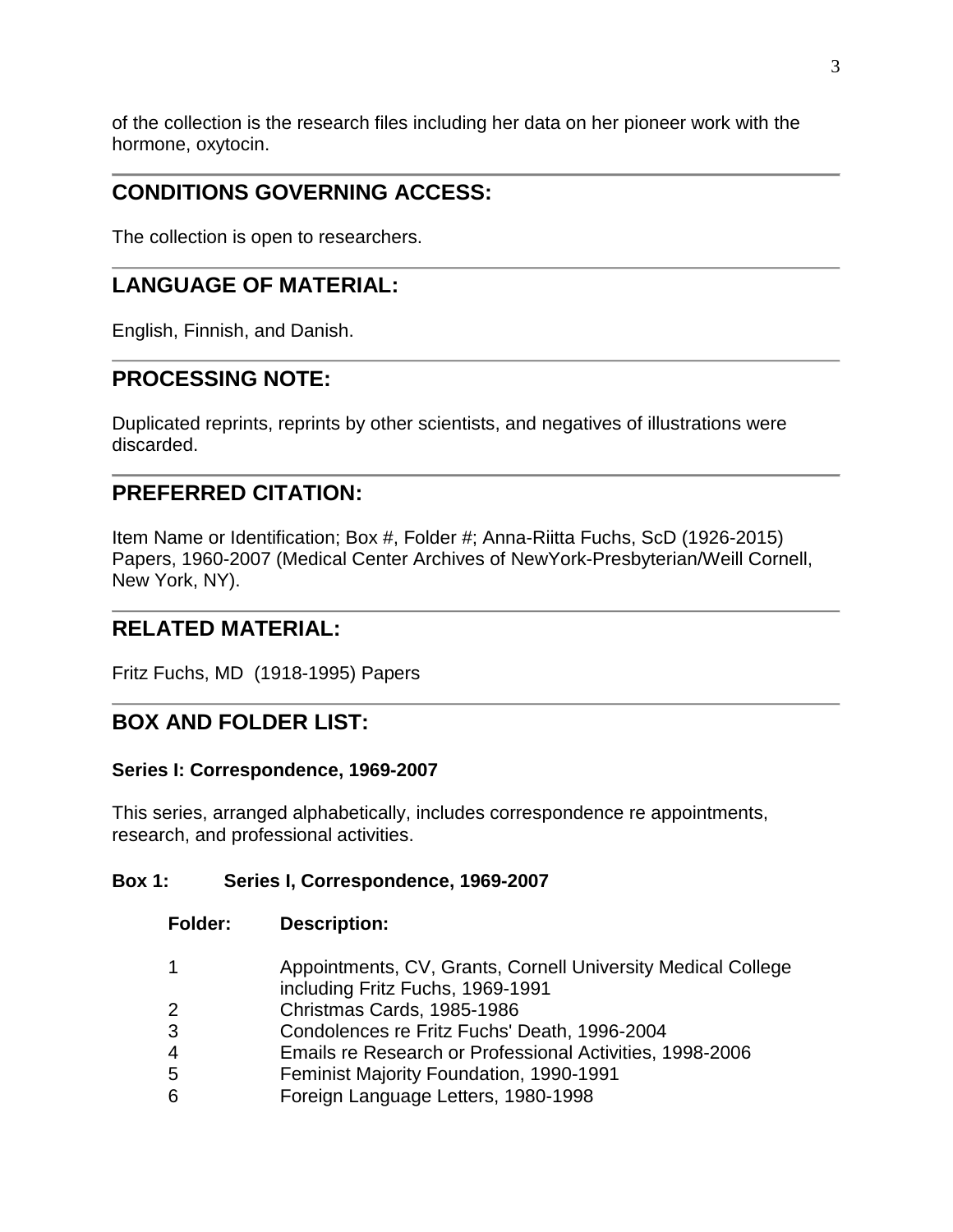- Lying-In Hospital, 1991
- Personal Correspondence, 1993-2007
- Research, 1998
- Retirement and Lab Space Issues, 1999-2001
- Robert Knap Lectureship, 1996
- Scandinavian Seminar, 1990

#### **Series II: Research, 1960-2000**

This series, arranged alphabetically, contains research data on Anna-Ritta Fuchs pioneering research on the hormone, Oxytocin and the lipid compound, Prostaglandin. Included here is her data for the research on using alcohol to reduce premature labor in rabbits.

#### **Box 1: Series II, Research, 1960-2000**

#### **Folder: Description:**

| 13        | Animal Orders, 1965-1989                                      |
|-----------|---------------------------------------------------------------|
| 14        | Antoneau Trash Data, 1989-1993                                |
| 15        | Auloman Study Tissues Used, undated                           |
| 16        | Cantonian Study, Estone Assays, 1993-1994                     |
| $17 - 18$ | Cell Culture Experiment Term Decidual Cell, 1986              |
| 19        | Cow Caruncles Study, 1999-2000                                |
| 20        | Cow Cervix, Adult, All Data, undated                          |
| 21        | Cow and Oxytocin Research, 1999                               |
| 22        | Cow Plasure OT at Parturition and Summary Data, 1999          |
| 23        | Cow Tissue Estrogen Sulphase, Dr. Antoniau Study No 2, 1994   |
| 24        | [Doman? Yometr?] Strip 1, Unknown Oxytocin Study, Undated     |
| 25        | Dopaminergic Regulation of Oxytocin Release, 1987-1990        |
| 26-31     | Human Myometrium In-Vitro Research, c. 1960-1962              |
| 32        | Human Myometrium In-Vitro Research, Amntot. Fluid II, c. 1962 |
| 33        | Human Prolactin Iodination NPRL, October 1985-1986            |
| 34        | IHF Protocol, 1994-1995                                       |
| 35        | IHF Lab Data, 1995                                            |
| 36        | IHF Lab Data, 1997                                            |

#### **Box 2: Series II, Research, 1960-2000**

- 1-2 Iodination in PRL and Rabbit PRL, Iodination and Binding Tests, 1978-1988
- 3 Kenetic, EBDA, Ligand, Lowry Manual, 1985<br>4 [Lactomal Uterine Activity, undated
- [Lactoma] Uterine Activity, undated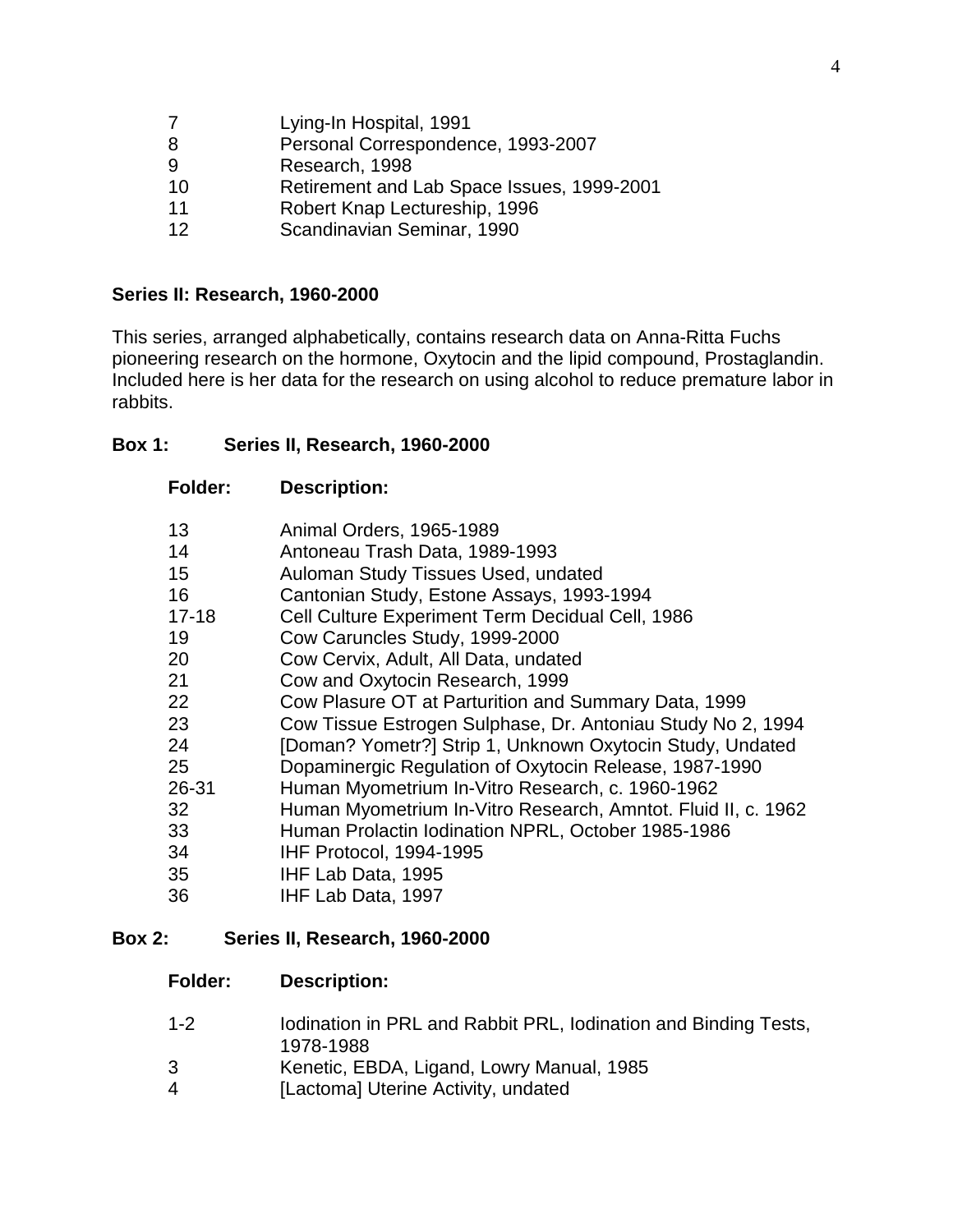- 5 Mouse Experiments, 1978-1979<br>6 **Mon Human Pregnant Tissues D**
- Non Human Pregnant Tissues Data, 1992-1995
- Non Pregnant Human Uterus Data, 1992-1993
- 8 **Oxytocin Analogues, Ferring Pharm, 1981-1990**<br>9 **OT IOxytocinl Assavs. December 1981-May 198**
- OT [Oxytocin] Assays, December 1981-May 1983
- Oxytocin Data Notes, Lactatin, undated
- Oxytocin Labelling, 1980-1983
- Oxytocin Labelling, February 1984-October 1989
- Oxytocin Research, 1989

#### **Box 3: Series II, Research, 1960-2000**

#### **Folder: Description:**

| Petroleum Ether Extraction, 1976-1977                          |
|----------------------------------------------------------------|
| PGE2 In-Vitro Experiments, #S 1-100 Assays 1-100, 1980-1987    |
| PGE2 In-Vitro Experiments, Assays 100-?, 1987-1988             |
| PGEM, 1982                                                     |
| PGF2 Human Assays Results, #1-55, 1981-1985                    |
| PGF2 In-Vitro Experiments, Assays Results, #S 1-170, 1980-1987 |
| PGF2 In-Vitro Experiments, Assays Results, #S 171-, 1987-1989  |
| PGFM, Assays (Maria Progresses, Information on Quattro Pro),   |
| 1996                                                           |
| PGFM Human Assays Results, 1980-1986                           |
| PGFM Human Assays Results, 1987-1988                           |
| PGFM In-Vitro Assays Results, #51-, 1981-1987                  |
|                                                                |

#### **Box 4: Series #, Series Title, 1960-2000**

| <b>Folder:</b> | <b>Description:</b> |
|----------------|---------------------|
|----------------|---------------------|

|    | Progesterine, 1976                                              |
|----|-----------------------------------------------------------------|
|    | Progesterone Assays, 1976-1977                                  |
| 3  | Prostaglandin Assay Characteristics and Summary, 1982-1983      |
| 4  | Prostaglandin Bibliographic, 1968-1972                          |
| 5  | Prostaglandin Human Samples Extraction Book (includes First     |
|    | Experiment to Establish Extraction Chromatography Method, 1980- |
|    | 1989                                                            |
| 6  | Prostaglandin In-Vitro Experiments Extraction for 6 oxo PGF22   |
|    | 1981-1985                                                       |
|    | Prostaglandin Research Notebook, 1976-1977                      |
| 8  | Rabbits, #295-380, 1971-1974                                    |
| 9  | Rabbits, #374-449, 1974-1975                                    |
| 10 | Rabbits, \$500-568, 1975-1978                                   |
| 11 | Rabbits, #569-610, 1975-1981                                    |
| 12 | Rabbits, #610-?, 1981-1988                                      |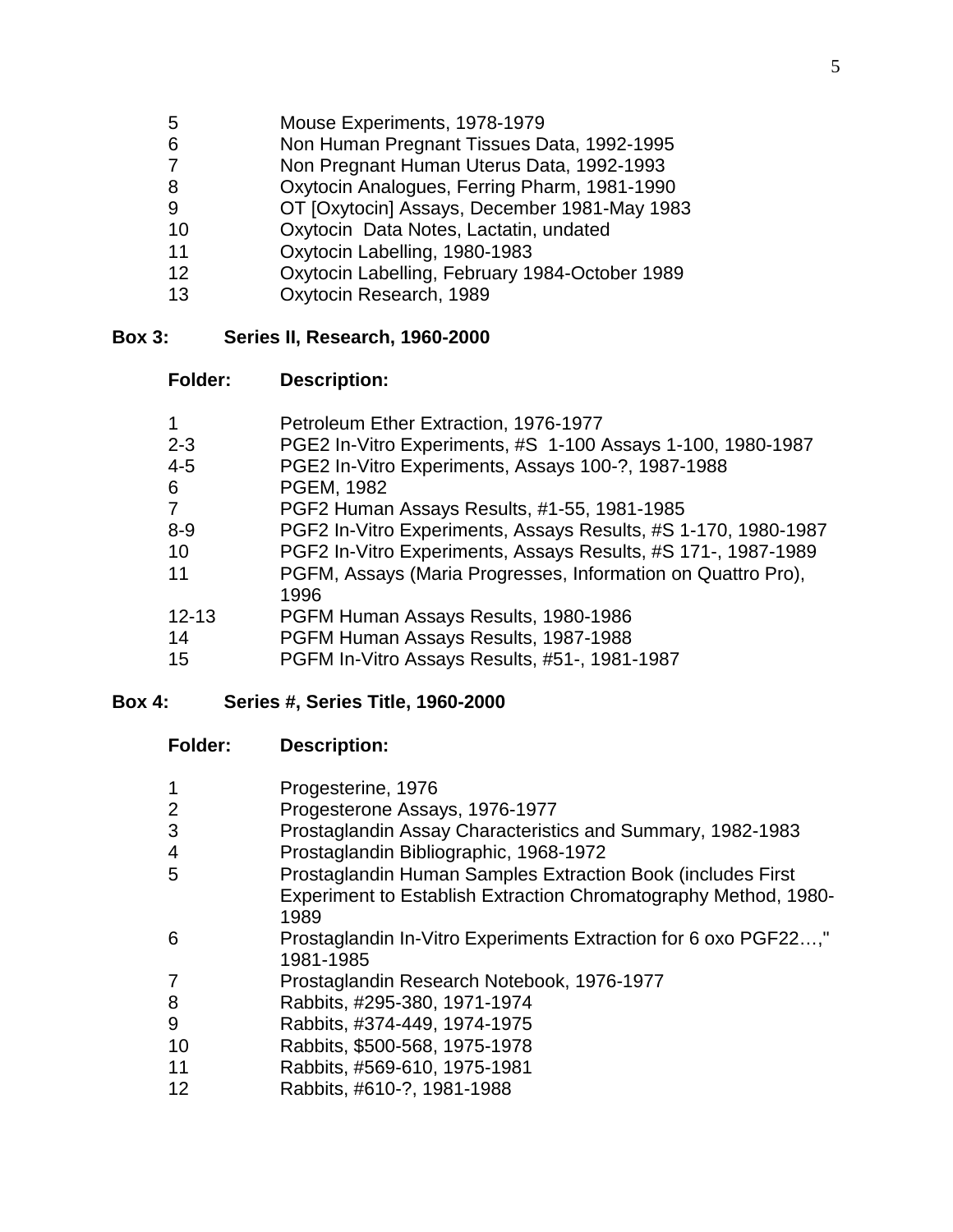- 13 Rabbits, Pack I, June 1978
- 14 Rabbits Pack #2-5, 1979

### **Box 5: Series II, Research, 1960-2000**

### **Folder: Description:**

| $\mathbf 1$ | Rabbits, Pack XIV, 1978-1979                                         |
|-------------|----------------------------------------------------------------------|
| $2 - 3$     | Rabbits, Pack XVI, 523-?, 1977-1978                                  |
| $4 - 5$     | Rabbits, Park XVIA, #500-553, 1976-1977                              |
| $6 - 7$     | Rabbits, Park XVIII, Analyzed, 1978                                  |
| 8           | Rabbits, Blood Samples, 1974-1977                                    |
| 9           | Rabbits, In-Vitro, 1962                                              |
| 10          | Rabbits PRL Notes and Data Collected Results on Lactatin,<br>undated |
| 11          | Rabbits Prolactin Assays, 1979-1980                                  |
| 12          | Rabbits Prolactin Assays, 1981-1988                                  |

### **Box 6: Series II, Research, 1960-2000**

Rabbits, In-Vitro, 1962-1963

#### **Box 7: Series II , Research, 1960-2000**

**Folder: Description:**

| $1 - 2$ | Rabbits Records, 1964              |
|---------|------------------------------------|
| $3 - 4$ | Rats, Pack XIV, #1529-1533, 1978   |
| 5       | Rats Procedures Book, 1978-1980    |
| 6       | Samples Requests, 1973-1987        |
| 7       | Unknown Research, Animals, undated |
| 8       | Unknown Research Binder, undated   |
| 9       | Zbrezek Studies Results, 1984-1987 |

### **Box 17: Series II , Research, 1960-2000**

- 1 **HCU Notes on Nuchiodo, undated**<br>2 **Miscellaneous, undated**
- Miscellaneous, undated
- 3 Necessary Values for Drug [illegible] for Ligand Computer Program, undated
- 4 Rabbits, Effect of Various Treatments on Part Abortions Ovaricctomy, Ferguson, undated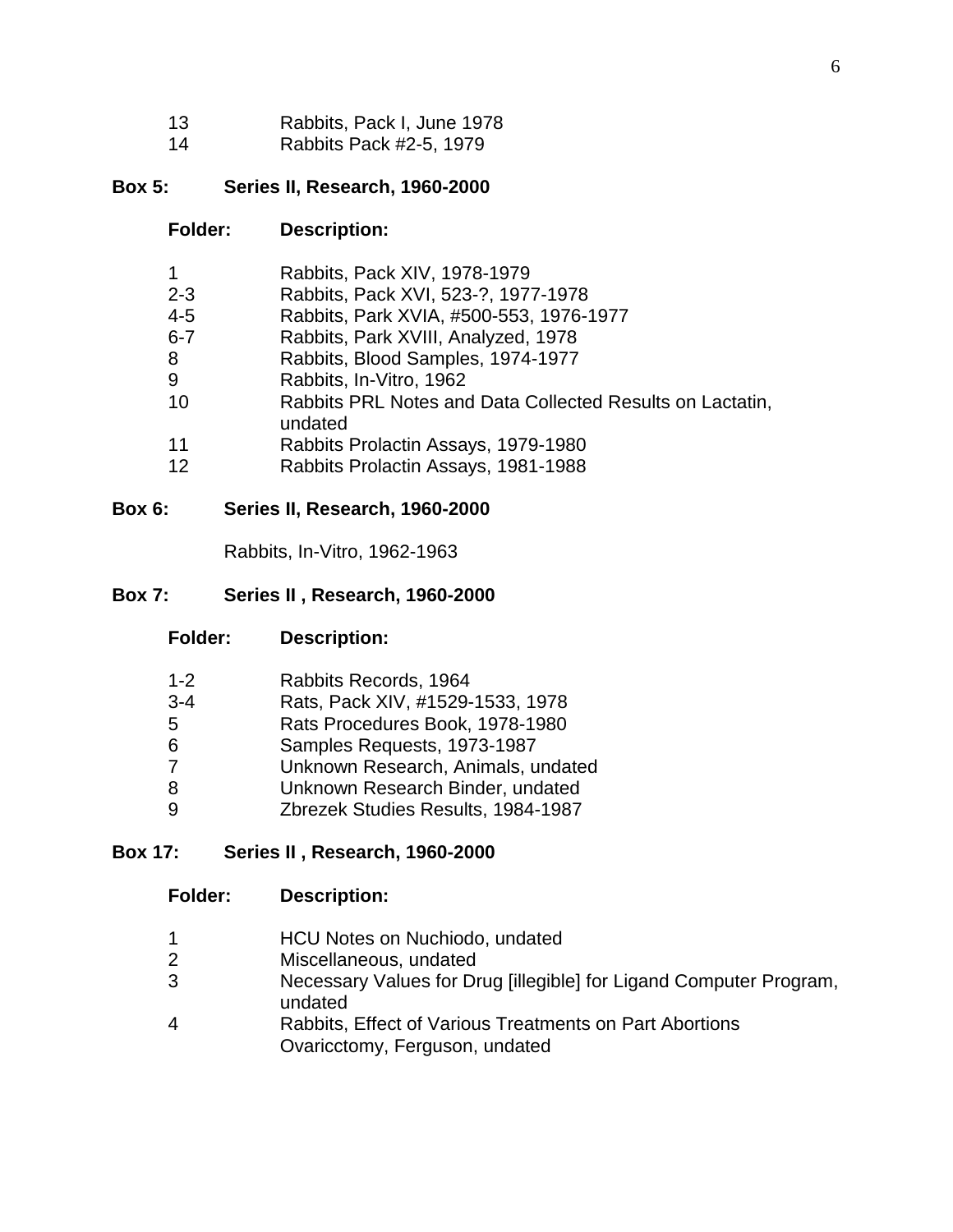# **Series III: Professional Activities, 1973-2000**

This series, arranged alphabetically, pertains to her professional activities including the Association of Women in Science and New York Academy of Science. In addition, article peer reviews she conducted on other scientist's works.

### **Box 7: Series III, Professional Activities, 1973-2000**

### **Folder: Description:**

- 10 Association of Women in Science, 1973-1988
- 11 Commission on the Status of Women, New York City, 1987-1988
- 12 Ferring Symposium, 1997
- 13 New York Academy of Science, 1981-1986
- 14 New York Academy of Science, Edris Rice Wray, 1987
- 15 New York Academy of Science, Women in Science Careers Workshop, 1981
- 16 New York Academy of Science, Women in Science Committee, 1975-1986
- 17 Population Council, 1975-1976
- 18 Professional Activities, Correspondence, 1992-2004
- 19 Review of Manuscripts, 1999-2000
- 20 Review of Maria's Work, 1997
- 21 Review of RIX Paper, undated
- 22 Review of VIP Manuscript for Bardrum, 1995

### **Series IV: Speeches, Manuscripts, and Reprints, 1965-2000**

This series, arranged alphabetically, includes reprints, manuscript drafts, and presentations written by Anna-Ritta Fuchs.

### **Box 8: Series IV, Speeches, Manuscripts, and Reprints, 1965-2000**

| 1 | Abstracts, 1971-2000                                            |
|---|-----------------------------------------------------------------|
| 2 | "Accumulation of Cyclooxygenase 2  Cows and Stimulation of      |
|   | Transcription by Oxytocin," undated                             |
| 3 | Atosiban: An Oxytocin Receptor Antagonist Conference,           |
|   | Presentation, February 1, 1998                                  |
| 4 | "Effect of Fetal Hypoxia and Acidosis on the Charges in Fetal   |
|   | Electroencephalogram During Labor," 1986                        |
| 5 | Encyclopedia of Reproduction by Fields, Chapter on Parturition, |
|   | 1997                                                            |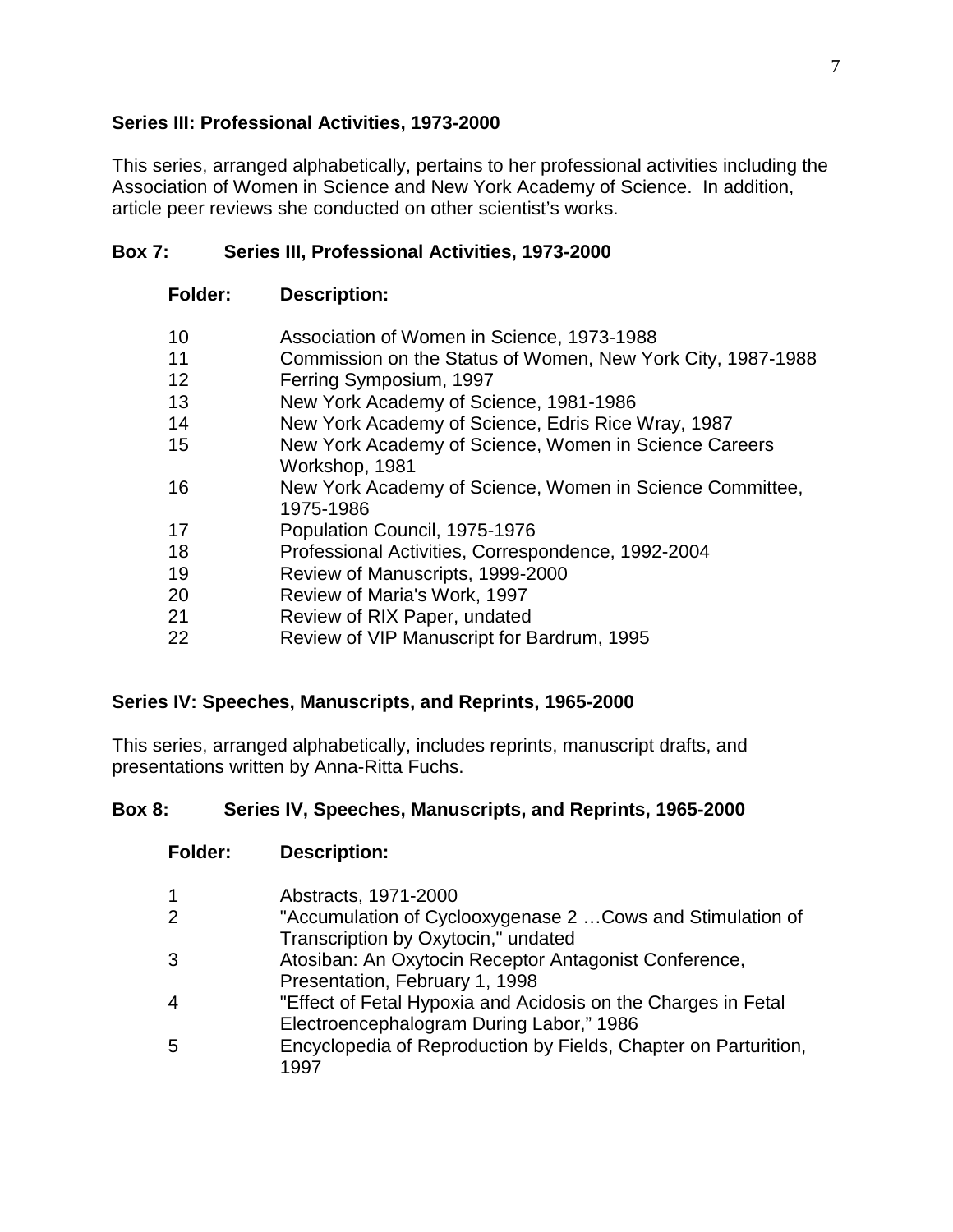"Functional Aspects of Oxytocin in Female Reproductive Tract," Presentation, undated "Hormonal Regulation of Uterine Contractility," 1997 Lecture, IHF, March 11, 2000 Lecture Notes, Foreign Language, undated "Ontogeny of Oxytocin Receptors and Oxytocin Induced Stimulation of Prostaglandin…Heifers," 1998 "Oxytocin from Both Pituitary and Ovary…Cows," 2000 "Oxytocin Induces PGE2 Release from Bovine Cervical Mucosa In-Vitro," 1999 Oxytocin, Maria Research, 1996 Oxytocin Presentation, 1992 "Oxytocin Receptors in Human Corpora Lutea and Ovarian Stroma During the Menstrual Cycle," 1995 "Oxytocin and Vasopressin Receptors in Human Endometrium Myometrium and Uterine Myomas…," 1993-1995 "Oxytocin and Vasopressin Receptors in Human Endometrium Myometrium and Uterine Myomas…," Presentation at University of Pittsburg, 1995 "Oxytocin and Vasopressin Receptors in Human Endometrium Myometrium and Uterine Myomas…," Presentation at Ferring Symposium, undated "Oxytocin and Vasopressin Receptors in Human Endometrium Myometrium and Uterine Myomas…," 1997-1998 "Prevention of Preterm Birth by Regulating Oxytocin Receptor Concentrations in Uterine Tissues," undated "Progesterone Paradox, Endometrial Oxytocin….," 1999 "Pulsatile Release of Oxytocin…, " 1985 Reprints, 1965-1969 Reprints, 1970-1979 Reprints, 1980-1989 Reprints, 1990-1999 "Secretion of Oxytocin in Cows…," undated Symposium in Montevideo, Editor of Publication of Proceedings, "Tissues Specific Effects of Ovarian Steroids…," undated "Uterine Defense Mechanism in the Mare…," Presentation, Gainesville, FL, March 13-15, 1997